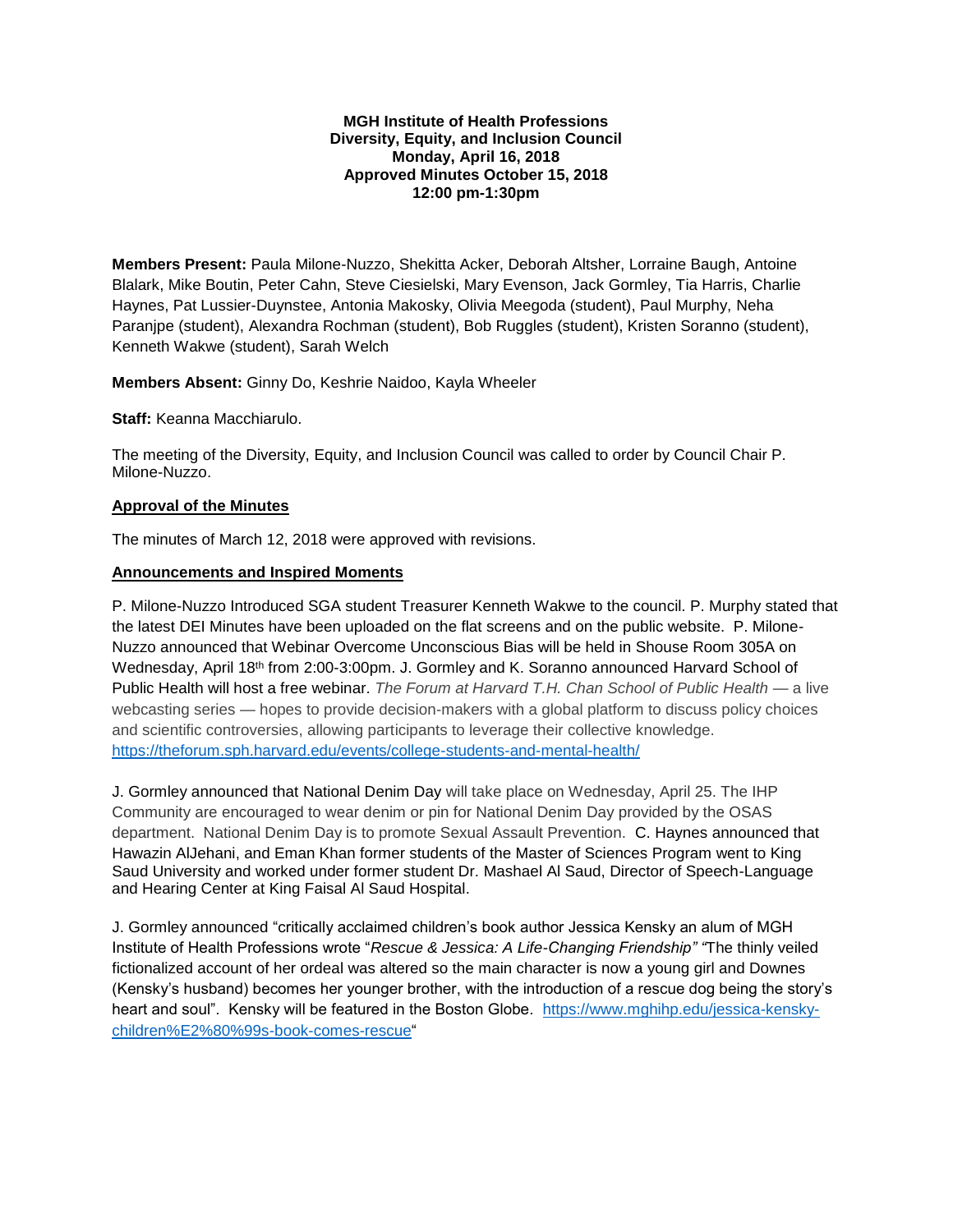A. Makosky announced that Schweitzer Fellow Maggie Connors and A. Makosky Partnered with Native American Life Lines Organizations for Family Day. O. Meegoda shared with the council that Family Day gave participants learned elements and models that promoted healthy lifestyles, spiritual, and even emotional lifestyles. Family Day hosted elementary and middle school students and their families.

M. Evenson announced that on Monday, April 9<sup>th</sup> IHP alumnus and founder of Experiential Physical Therapy Dr. Brandon Sloan presented "From Seclusion to Inclusion: A 'BioPsychoSocialJustice' Approach to Physical Rehabilitation" from 4-5pm in Shouse building room 309. D. Altsher announced that on Thursday, April 19th at 5:00pm the Office of Financial Aid will meet with students to discuss the financial aid process and student needs.

P. Milone-Nuzzo updated the council on her trip to China and Hong Kong. The purpose of the trip was to foster international opportunities for students at the IHP. Out of the three locations visited, there were two that were a positive experience and one experience that was a maybe. The question arouse what can IHP do for the institutions and what can the institutions do for IHP. A. Rochman shared with the council that from May 2-10<sup>th</sup>, 10 students from IHP will be going to Haiti to work at a primary care center with students from George Washington University

# **Subcommittee Recruitment**

Subcommittees are responsible for recruiting new members. Students need to get involved from the beginning so there is not a disconnect from the IHP Student Community and DEI Council. Subcommittee meetings need to be scheduled around the Academic Schedule. More visibility is needed regarding subcommittees. The council determines if the subcommittees are a success or a fail. Updates on the goals and success will be posted in the Yardarm.

## **Diversity, Equity, and Inclusion Scorecard Discussion**

The Strategic Initiative Plan is separate from the Scorecard, but elements will be taken from the plan. The current scorecard is 18 pages. J. Bellack and the Deans used the Scorecard as a guideline. Subcommittees are used as the framing model for the Scorecard. Data collected form the Great Colleges to Work For will be included in the Scorecard. Metrics are needed but need to be displayed better. The structure of the Scorecard needs to be updated. The Council needs workbooks that provide the IHP with quantitative data. The need for a Chief Diversity, Equity, and Inclusion Officer was revisited. Resources from Bridgewater State, Partners Chief Diversity Officer, and Inclusive Excellence Model will assist in the restructuring of the IHP Scorecard.

## **Other Reports and Business**

## **Diversity Council Dates**

The approved scheduled meetings of the Diversity, Equity, and Inclusion Council are July 16, 2018, August 27, 2018, October 15, 2018 and November 26, 2018.

## **FY18 Diversity Projects-Committee Subgroups**

## **Day of Conversation**

P. Murphy announced that the Day of Conversation Subcommittee has met every 2-3 weeks, and will meet later today. The Subcommittee wants to determine the format for the spring event and will host a